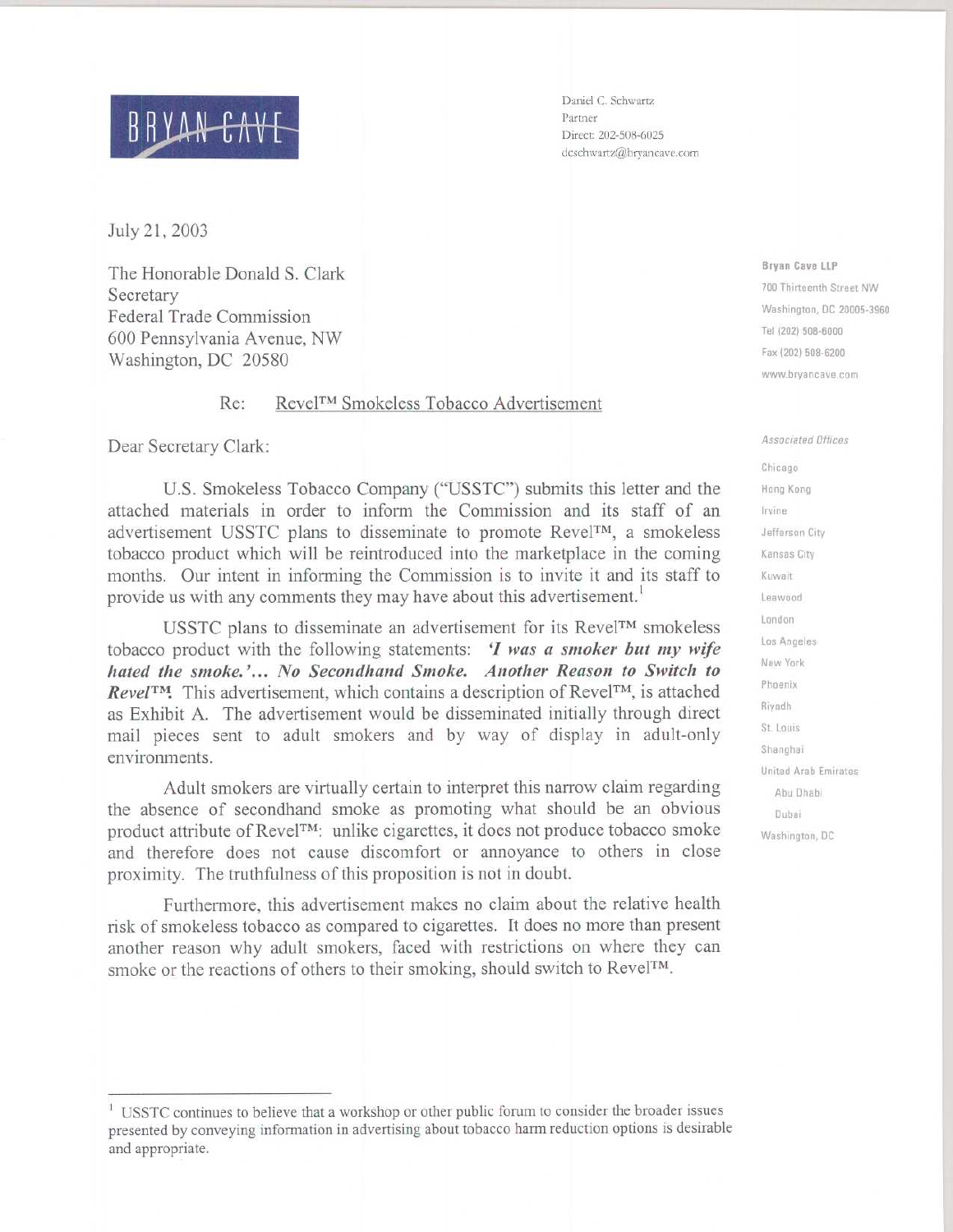Bryan Cave LLP

The Honorable Donald S. Clark July 21, 2003 Page 2

As a result, it does not raise questions of advertising interpretation or scientific and public health issues.<sup>2</sup>

The Commission has jurisdiction over smokeless tobacco advertising. Further, the FTC is uniquely experienced in addressing the type of product attribute advertising at issue here and in providing guidance to business as a means of preventing deception.<sup>3</sup>

Any innovative advertising campaign for a smokeless tobacco product, advocating that adult smokers switch to smokeless tobacco from cigarettes, may be controversial, and in the past has engendered strong opposition from tobacco control advocates.<sup>4</sup> Accordingly, any views the Commission or its staff would be willing to share with USSTC about its proposed advertisement would serve to guide USSTC and others in the smokeless tobacco industry, as well as media companies that publish and distribute the industry's advertising. Such guidance would assist in preventing the imposition of unnecessarily strict advertising review standards, while providing important, truthful information to adult smokers and non-smokers annoyed by secondhand smoke .

The subject matter of this advertisement is of significant public interest. Also at stake is the important issue of the ready availability of accurate information for adult cigarette smokers considering whether to switch to smokeless tobacco products. The Commission's comments regarding this advertisement will encourage the publication of accurate information and help adult smokers make more informed choices about the use of smokeless tobacco products .

We respectfully request that you place this letter on the public record and we look forward to receiving your comments . Please contact me at (202) 508-6025 or my colleague, Dana Rosenfeld, at (202) 508-6032, for any further information you may require .

Sincerely yours,

Daniel C. Schwartz

<sup>2</sup> See Can Tobacco Cure Smoking? -A Review of Tobacco Harm Reduction Before the Subcomm . On Commerce, Trade and Consumer Protection, of the House Comm. On Energy and Commerce, 108<sup>th</sup> Cong. (June 3, 2003) (prepared statement of the Federal Trade Commission) [hereinafter June 3<sup>rd</sup> Hearing] at 4. See also acknowledgement that an evaluation of a claim based on the absence of secondhand smoke would involve different considerations from one involving harm reduction, and is likely to be "very quick ." FDCH Political Transcripts, June 3, 2003 at 19 .

<sup>&</sup>lt;sup>3</sup> The Commission has previously provided guidance to industry regarding product attribute claims such as "Made in USA," and "environmentally friendly." See, e.g., Complying with the Made in USA Standard (Dec. 1998); Guides for the Use of Environmental Marketing Claims, 16 C.F.R. 260.

<sup>&</sup>lt;sup>4</sup> Representative Darrell Issa (R-CA) articulated this concern during the June  $3^{rd}$  Hearing: "It appears to me as though, other than tobacco, we have this theory that you are innocent until proven guilty . In tobacco, you are guilty until proven innocent." FDCH Political Transcripts, June 3, 2003 at 19 .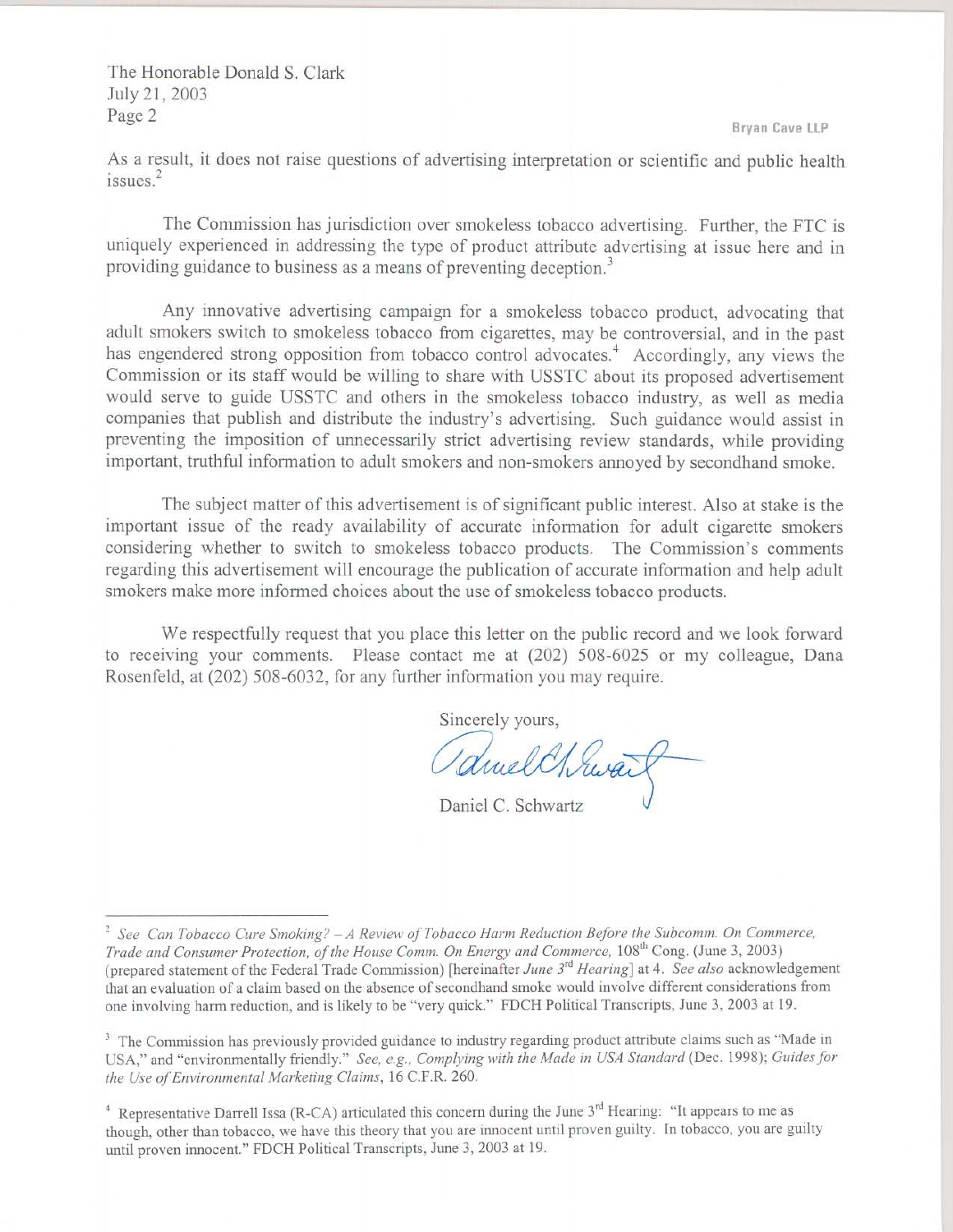The Honorable Donald S. Clark July 21, 2003 Page 3 

Bryan Cave LLP

cc: Chairman Timothy J. Muris Commissioner Sheila F. Anthony Commissioner Orson Swindle Commissioner Mozelle W. Thompson Commissioner Thomas B. Leary J. Howard Beales, III, Director, Bureau of Consumer Protection C. Lee Peeler, Deputy Director, Bureau of Consumer Protection Joseph Mulholland, Bureau of Economics Mary Engle, Associate Director, Division of Advertising Practices Thomas Pahl, Assistant Director, Division of Advertising Practices Michael Ostheimer, Division of Advertising Practices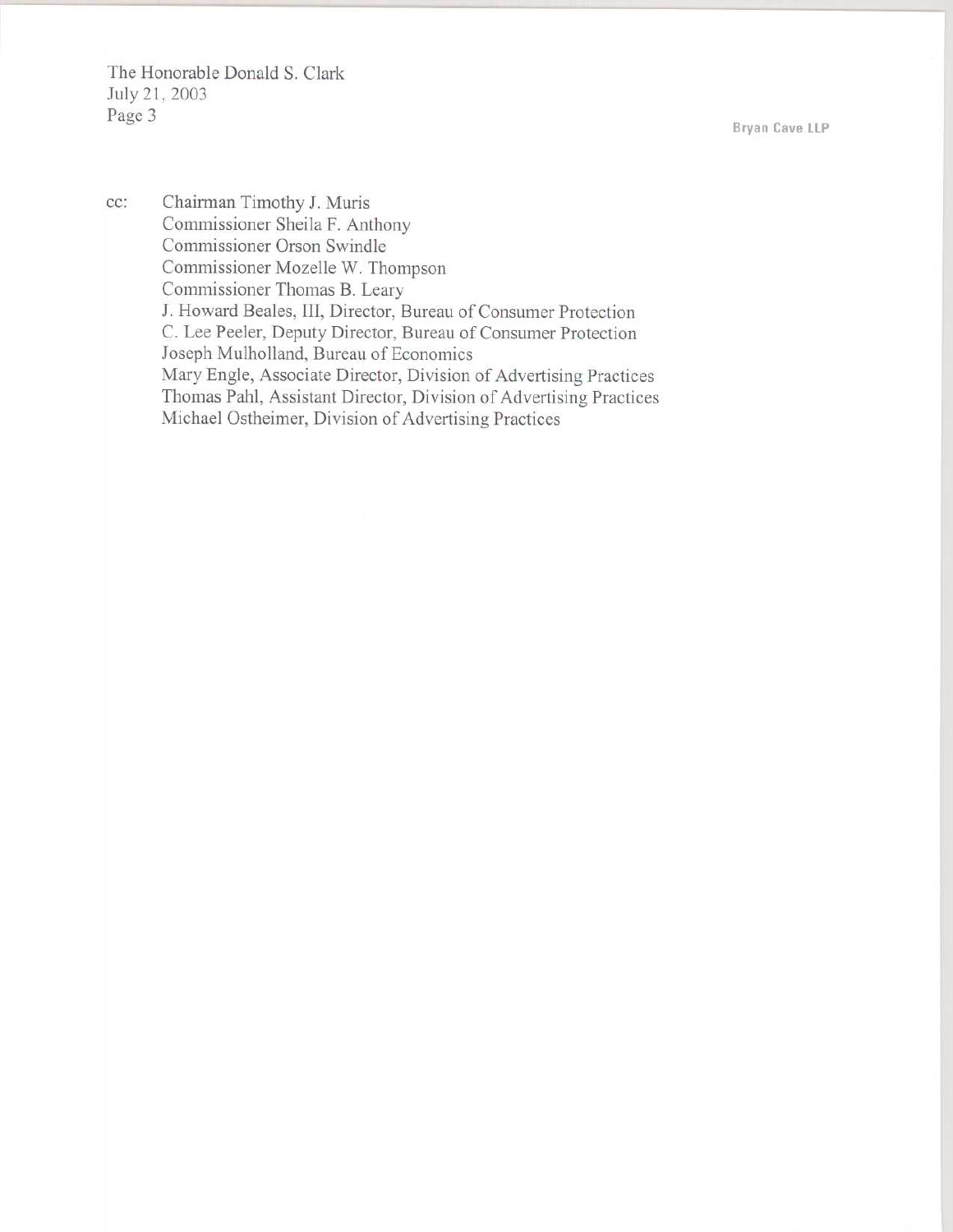EXHIBIT A

Bryan Cave LLP